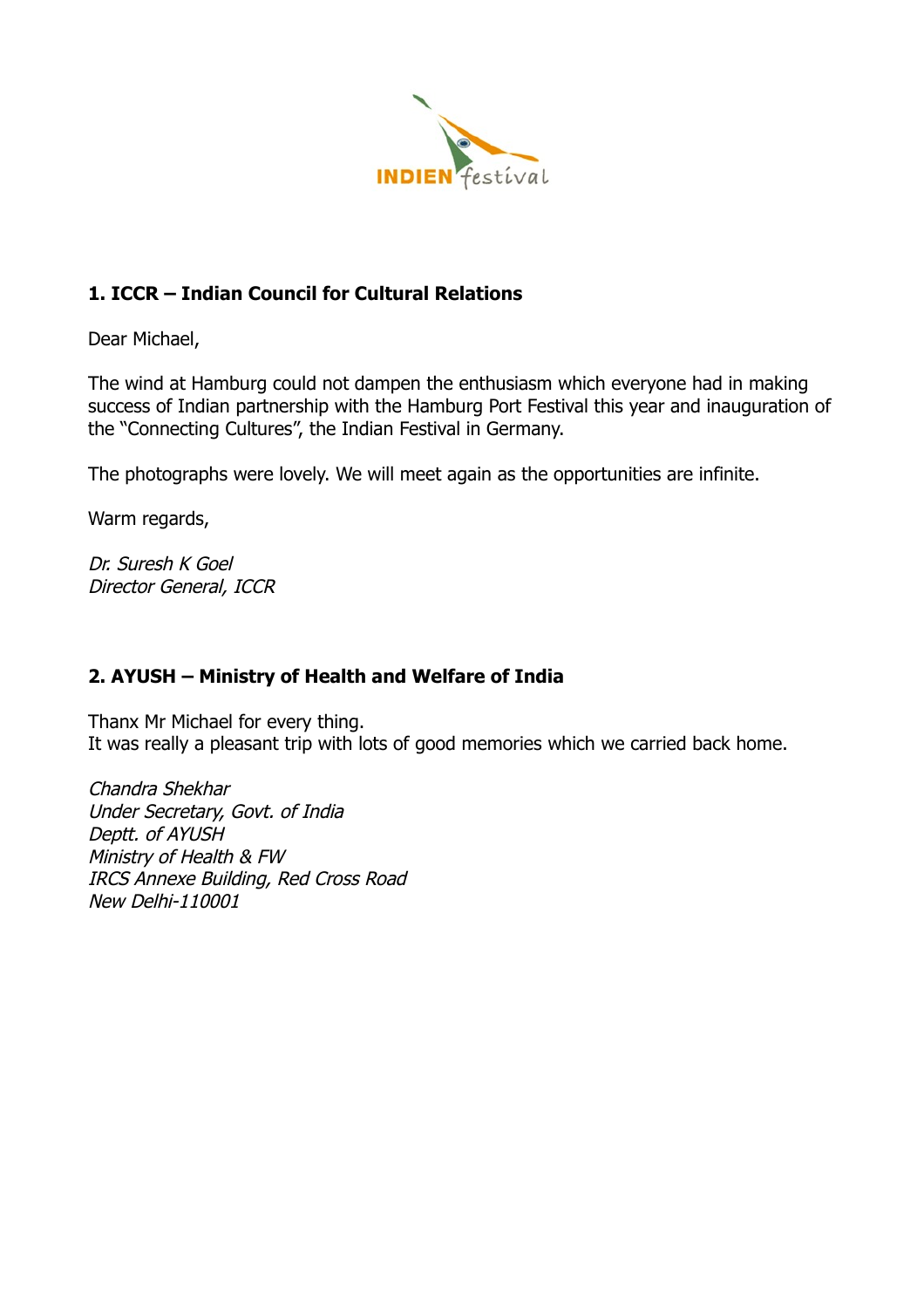

### **3. Deutsche Botschaft in New Delhi, India**

Lieber Herr Wendt,

ich bedanke mich bei dieser Gelegenheit zunächst für die wunderbare Betreuung. Dies geschieht verspätet, da ich gleich nach Rückkehr für eine Woche in Indiens Nordosten aufgebrochen bin. Ich habe das Festival in meiner Heimatstadt genossen.

In diesem Sinne, nochmals besten Dank und herzlichen Gruß

Cord Meier-Klodt Chargé d´Affaires a.i. Embassy of the Federal Republic of Germany 6/50 Shanti Path, Chanakyapuri New Delhi - 110021 India

## **4. Consulate General of India in Hamburg**

Dear Michael,

Many thanks for your kind words and nice photograph. It was excellent working with you and thank you for all the cooperation lent to the Consulate and to me in person. I am glad to know from people that the Indian Festival was a huge success and the credit goes to you.

I look forward to working with you in the future.

Many thanks and warm regards,

(M. Subashini) Consul General Consulate General of India Graumannsweg 57 22087 Hamburg